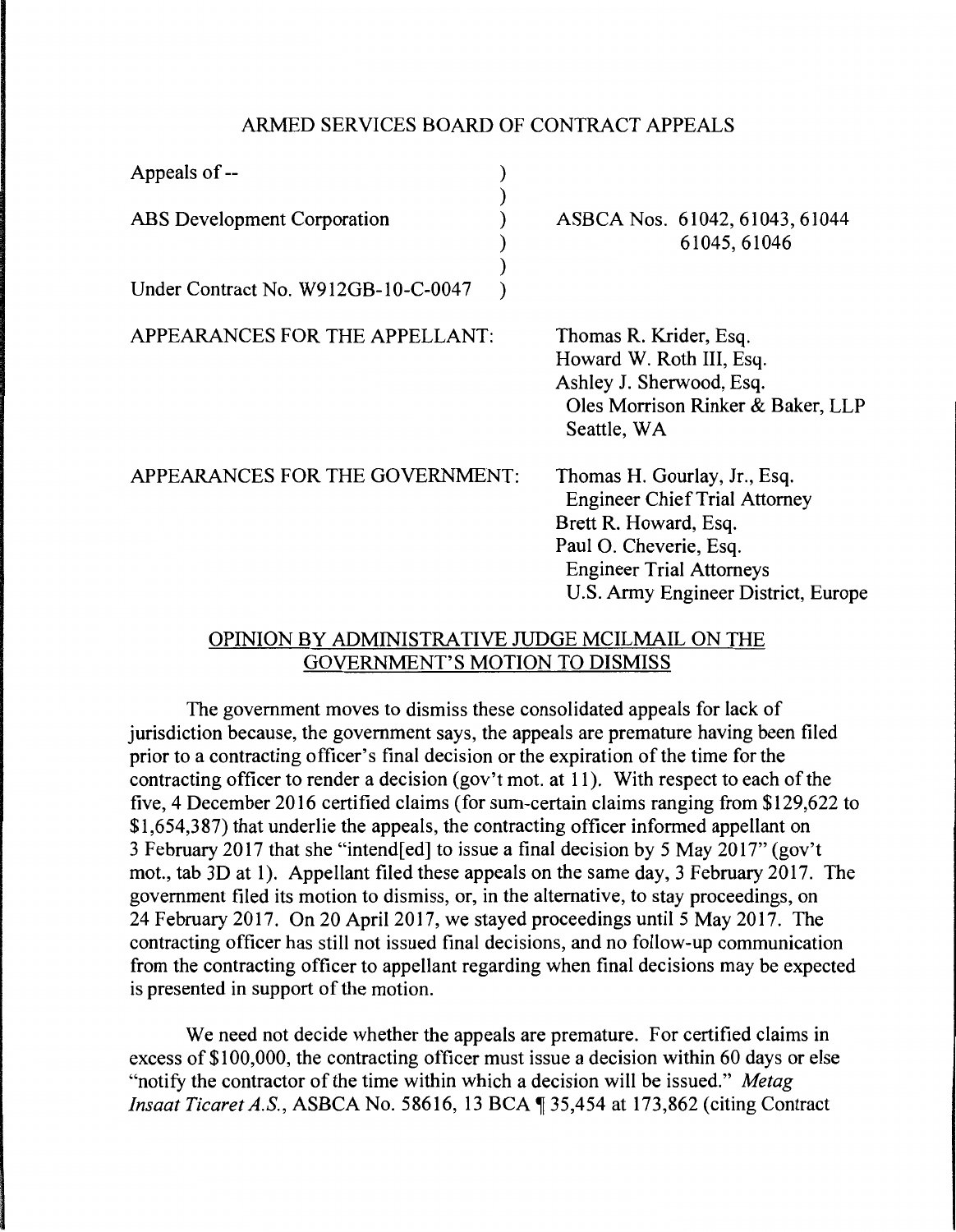Disputes Act, 41 U.S.C.  $\S 7103(f)(2)(B)$ . However, the contracting officer's decision must be issued within a reasonable amount of time from receipt of the claim, "taking into account such factors as the size and complexity of the claim and the adequacy of information in support of the claim provided by the contractor." *Id.* (citing 41 U.S.C.  $§ 7103(f)(3)$ . When, at the time we consider a motion to dismiss on the ground that an appeal is premature, an unreasonable period of time has elapsed without the issuance of a final contracting officer's decision, no useful purpose would be served by dismissing an appeal and requiring appellant to refile. *See id.* 

It is long past 4 December 2016, and past 5 May 2017, without the contracting officer having issued final decisions on the claims underlying these appeals. Regardless of whether the appeals were filed prematurely, based upon the contracting officer's 3 February 2017 representation that she intended to issue final decisions by 5 May 2017, and in the absence of any follow-up communication from the contracting officer suggesting, for example, that the size and complexity of the claims, and the adequacy of information provided in support of the claims, require more time to issue final decisions, we find that an unreasonable period of time has elapsed, and that no useful purpose would be served by dismissing these appeals and requiring appellant to refile them.

The motion to dismiss is denied.

Dated: 14 June 2017

TIMOTHY P. NCILMATE

Administrative Armed Services Board of Contract Appeals

I concur

RICHARD SHACKLEFORD Administrative Judge Acting Chairman Armed Services Board of Contract Appeals

I concur

J. REID PROUTY Administrative Judge Acting Vice Chairman Armed Services Board of Contract Appeals